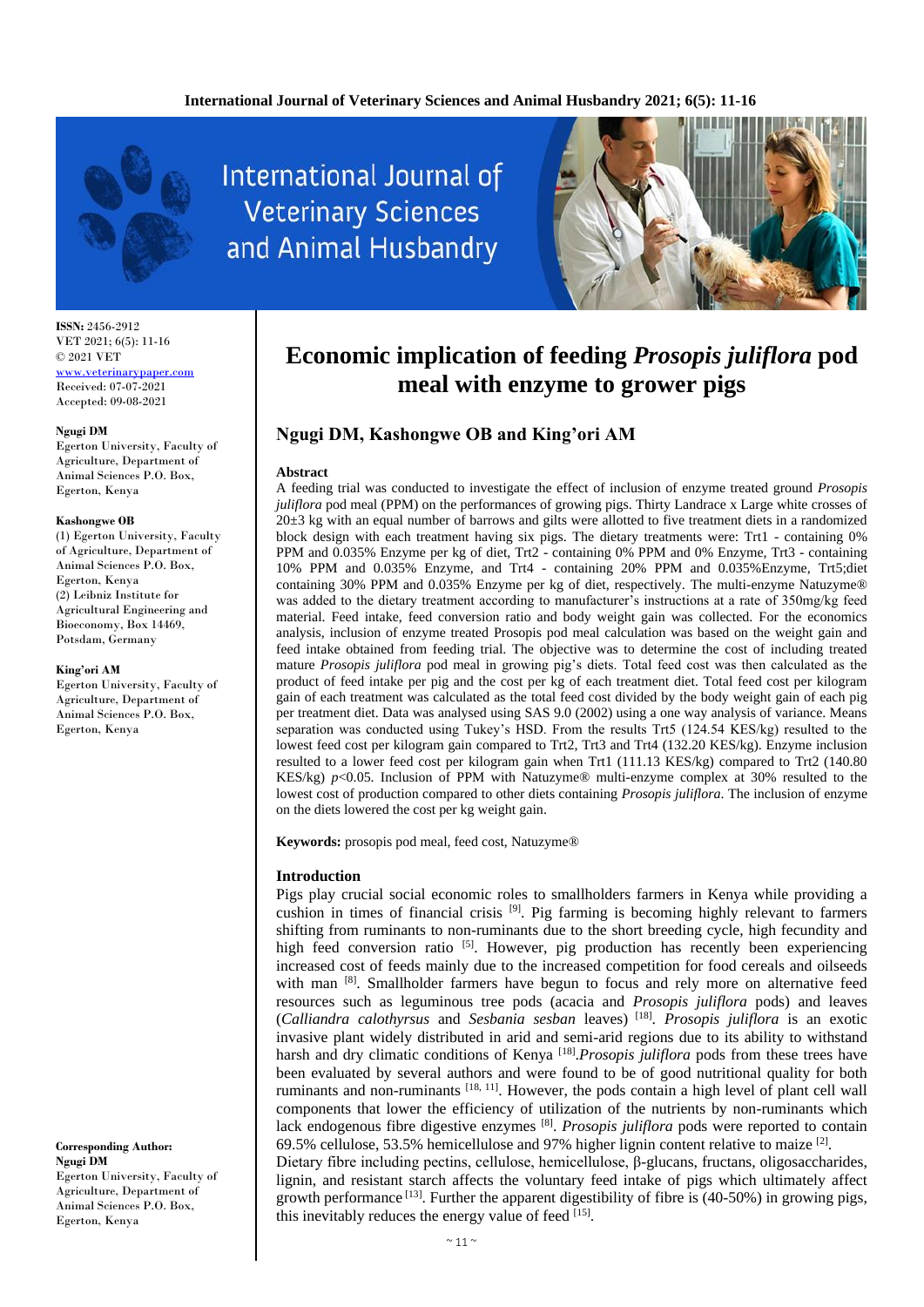One way to counteract the effect of low digestibility of the pod and improve the nutritive values of the pod has been the use of exogenous fibrolytic enzymes [2]. Fibrolytic exogenous enzymes have accelerated the use of alternative feed that are fibrous due to their ability to break down the soluble and insoluble non-starch polysaccharides.

Upon the breakdown of fibre and availability of the encapsulated nutrients, the resultant products are readily accessible for the intestinal microflora, thereby providing multiple beneficial effects on whole animal  $[2]$ . A study by  $[2]$ reported that the use of enzyme treatment of prosopis pod meal significantly improved apparent metabolizable energy of the pods in poultry with positive effects on animal performance.

Feed cost is a major factor constraining increased pork production thus impacting pork producer's profitability [7]. The high cost of conventional feed has meant more livestock producers use agro-industrial by-products and/or unusual feeds such as *Prosopis juliflora* pods (PPM). Bio-economic value analysis is important in ensuring that animal production makes economic sense especially when a feed is being investigated to replace the conventional feed. Several researchers have reported increased feed costs per unit muscle deposition when livestock feed ingredients were treated. For instance [18] [17] reported a reduction in cost when fermented prosopis pod meal and seeds were included in the animal's

diets. Further, combining exogenous enzyme with nonconvectional ingredient was observed to be a valid practice to reduce the cost of feeding and to allow better utilization of non-convectional feed material. These feed materials are regarded to be of low digestibility due to their fibre content that is difficult to be utilized by pig's endogenous enzymes [1] . However, there is scanty information available on the economics implication of feeding grower pigs on enzyme treated prosopis pod meal. The study aim was to evaluate the economic implication of feeding enzyme treated prosopis pod meal on the cost of feeding.

## **Material and Methods Experimental location**

The feeding trial was conducted in a commercial pig farm in Oleguruone Sub-County, Nakuru County. The area is 0° 35 9̍ South and  $0^{\circ}$  35 15 East. The area is 2400 – 3100 mm above sea level and receives an average annual rainfall of 1200-1500 mm. The average temperature is 12 °C in the coolest seasons, 23 °C during the wet seasons and 27 °C during the hot dry periods [17] .

## **Preparation of the pod meal and experimental diets**

The diets were formulated using maize germ, wheat bran, sunflower seed meal, Omena (*Rastrineobola argentea)* and Ground *Prosopis juliflora* pod meal (PPM) (Table 1).

|  |  | Table 1: Composition of the experimental diets $(g/100g)$ and their chemical composition |  |  |  |
|--|--|------------------------------------------------------------------------------------------|--|--|--|
|  |  |                                                                                          |  |  |  |

| <b>Ration composition</b>    |       | <b>Treatments</b> |       |       |       |  |  |  |
|------------------------------|-------|-------------------|-------|-------|-------|--|--|--|
| (g/100g)                     | Trt1  | Trt2              | Trt3  | Trt4  | Trt5  |  |  |  |
| Wheat bran                   | 15.0  | 15.0              | 8.50  | 4.00  | 2.80  |  |  |  |
| Maize germ                   | 53.20 | 53.20             | 48.50 | 42.40 | 32.50 |  |  |  |
| Vegetable Oil                | 5.0   | 5.0               | 5.0   | 5.0   | 5.0   |  |  |  |
| <b>PPM</b>                   | 0.0   | 0.0               | 10.0  | 20.0  | 30.0  |  |  |  |
| Omena                        | 6.0   | 6.0               | 5.50  | 5.0   | 5.0   |  |  |  |
| Sunflower seed cake          | 17.5  | 17.5              | 19.0  | 20.0  | 21.0  |  |  |  |
| Lysine                       | 0.90  | 0.90              | 0.90  | 0.90  | 0.90  |  |  |  |
| Methionine                   | 0.50  | 0.50              | 0.50  | 0.50  | 0.50  |  |  |  |
| DCP (granular 24%)           | 0.50  | 0.50              | 0.50  | 0.50  | 0.50  |  |  |  |
| Limestone                    | 0.85  | 0.85              | 0.85  | 0.85  | 0.90  |  |  |  |
| <b>Iodized Salt</b>          | 0.250 | 0.250             | 0.25  | 0.25  | 0.250 |  |  |  |
| Vitamin Premix*              | 0.250 | 0.250             | 0.25  | 0.25  | 0.250 |  |  |  |
| <b>Mycotoxins Binder</b>     | 0.10  | 0.10              | 0.10  | 0.10  | 0.10  |  |  |  |
| Natuzyme <sup>®</sup> enzyme | 0.035 | 0.000             | 0.035 | 0.035 | 0.035 |  |  |  |

Trt1 = 0% PPM and 0.035% Enzyme per kg of diet; Trt2 = 0% PPM and 0% Enzyme per kg of diet; Trt3 = 10% PPM and  $0.035\%$  Enzyme per kg of diet, Trt4 = 20% PPM and 0.035% Enzyme per kg of diet, Trt5= 30% PPM and 0.035% Enzyme per kg of diet; Ground *Prosopis juliflora* pod meal; \*Vitamin and mineral premix: vitamin A 8,000 IU; vitamin D3 2,000; vitamin E 37.5 mg; vitamin K-3 0.925 mg; vitamin B2 8.43 mg; vitamin B12 0.04 mg; nicotinic acid 34.5 mg; pantothenic acid 26 mg: 450 mg Fe; 400 mg Cu; 250 mg Zn; 150 mg Mn; 0.5 mg I; 0.25 mg Se

Mature *Prosopis juliflora* pods were collected from Marigat Sub-County located  $0^{\circ}$  20'N and 35 $^{\circ}$  37'E <sup>[9]</sup> by hand-picking from the ground underneath the Prosopis trees after vigorous shaking. The pods were dried under the sun, sorted then milled  $[17]$  and used in the making of the treatment diets. Natuzyme® was supplied by Coopers Kenya and was included at the rate of 350mg/kg of feed in dry form as per the manufacturer's instructions and recommendations. The enzyme contained (12,000 units/g of xylanase,6,000 units/g of cellulase, 1,500units/g of phytase, 700 units/g of betaglucanase, 700 unit/g protease and 400 unit/g of alphaamylases) presented in powder form.

- The compositions (per kg of diet) of the diets were as follows:
- 1. Trt1 = diet containing 0% PPM and  $0.035%$  Enzyme
- 2. Trt2 =diet containing 0% PPM and 0% Enzyme
- 3. Trt3 =diet containing 10% PPM and 0.035% Enzyme
- 4. Trt4 =diet containing 20% PPM and 0.035% Enzyme
- 5. Trt5 =diet containing 30% PPM and 0.035% Enzyme

## **Management of Experimental animals and Experimental design**

The grower pigs were identified using ear tags then placed in pens with concrete floors (3m x 3m) that had dry wood shavings as beddings. The grower pigs were dewormed using subcutaneous injectable Ivermectin® to control external parasite and provided with injectable multivitamin before the start of the experiment. The pigs used for the experiment were provide experimental diets for 7days for adaptation before the beginning of the data collection. The grower pigs were fed from concrete troughs while water was provided *ad libitum* using drinking-nipples throughout the feeding trial (35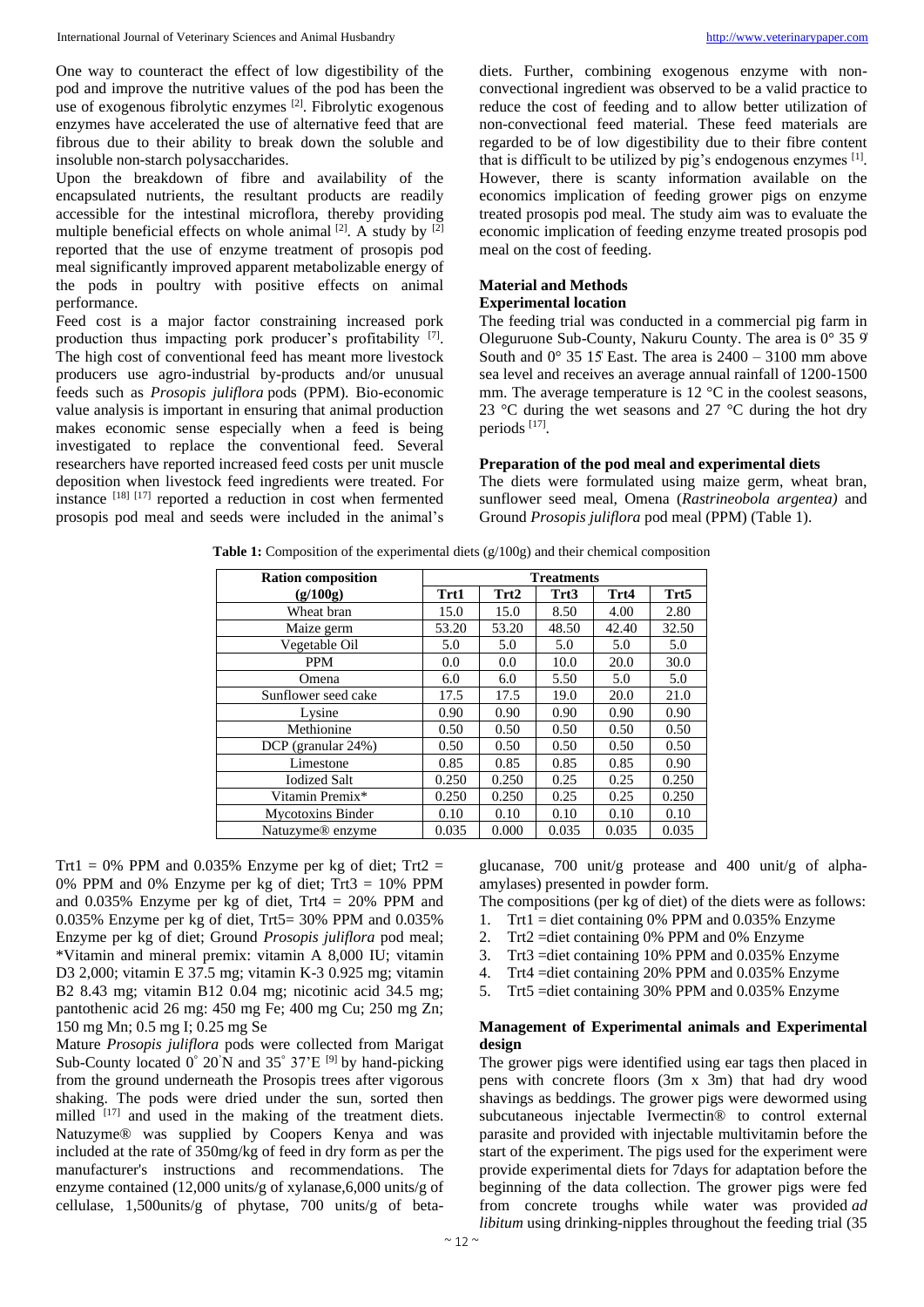days) period. Biosecurity measures were put in place to prevent diseases while the well-being of the pigs was monitored to identify sick animals.

Experimental animals consisted of 15 barrows and 15 gilts with an average weight of 20±3kgs which were crosses between Landrace and Large white. The experimental animals randomly allotted to the five treatment diets in a randomized complete block design with sex as a blocking factor.

## **Proximate analysis**

The feed samples from each experimental diet were collected and taken to Egerton university animal nutrition laboratory for proximate analysis. Dry matter was determined by drying in a hot air oven at  $105 \text{ °C}$  for 24 h  $^{[3]}$ , Ash by burning samples in a muffle furnace at 550  $^{\circ}$ C for 8h <sup>[3]</sup>, Ether Extract using Soxhlet method (using ether)  $[3]$ . Crude protein (N x 6.25) determination was by the micro-Kjeldahl method through digestion, distillation and titration [3] . Constituents of the cell wall, Neutral Detergent Fibre (NDF) and Acid Detergent Fibre (ADF), were determined using the Van Soest method [22] .

## **Data collection**

Individual pig body weight from each pen was recorded on a weekly basis using a digital weighing scale with 10 grams accuracy. The weekly weights recorded were used to compute the body weight gains. Feed was offered at 0800 hrs while refusals were collected during the next day prior to feeding. The refusals were weighed using a digital weight balance then used to compute daily feed intake. Body weight gains and daily feed intake were used to compute the feed conversion ratio.

#### **Economic analysis**

The economic analysis were based on the calculation of feed cost per kilogram weight gain according to the methodology by <sup>[5]</sup>. This calculations compared the cost of feed per 1 kg weight gain across the different diets. The feed cost per diet was computed by multiplying the price per kilogram of each ingredient by the proportion of each ingredient in the five diets. Recent prices of ingredients at the time of conducting the experiments were used (January 2nd, 2020).

Total feed cost was then calculated as the product of total feed consumed during the experimental period and the cost per kg of each diet. Thus, the total feed cost per kilogram of gain (KSH/kg) Kenyan shillings equals to the total feed cost divided by total body weight gain. The cost of per kg of *Prosopis juliflora* pod meal was calculated based on the collection fee paid, transport cost and the cost for milling and mixing with other ingredients. The cost of enzyme was also incorporated within the calculations.

| Feed cost per weight gain $=$ - | Feed cost (KESh/kg) $\times$ Feed intake per head/kg |
|---------------------------------|------------------------------------------------------|
|                                 | Weight gain per head /kg                             |

#### **Statistical analysis**

Data collected from ADG, FCR FI and FC: ADG (KES/kg) were subjected to the analysis of variance using the General linear model procedure of statistical analysis system version 9.0, Mean separation was conducted using Tukey's HSD

(Honest Significant Difference) test at 0.05 level of significance (means were considered different if  $p<0.05$ ). Initial weight of the pigs was fitted as a covariate while sex was used as a blocking factor.

The model used was:

$$
Y_{ijk} = \mu + T_i + \beta_k + S_f + \varepsilon_{ijk}
$$

where;

 $Y_{ijk}$  = response variable of interest

 $\mu$  = population mean

 $T_i$  = fixed  $i_{th}$  treatment effect (Trt1, Trt2, Trt3, Trt4 and Trt5)

 $S_f$  = fixed effect of sex (gilts and barrows)

 $\beta_k$  = fixed effect of initial weight used as a covariate

 $\varepsilon_{ijk}$  = random error

#### **Results and Discussion**

The chemical composition of the diets and the *Prosopis juliflora* pod meal was done in duplicates. The results of DM, CP NDF, and ADF of the diets and *Prosopis juliflora* pod meal are presented in Table 3. The DM, Ash, Crude protein, NDF and ADF composition of PPM in this study were within the range cited by several authors <sup>[20]</sup>. Similarly <sup>[11]</sup> Reported that the proximate composition of *Prosopis juliflora* pods from Baringo was 94.4% DM, 12.56% CP, 4.37% ash, 45.87% NDF and 29.71% ADF which were close to those in this study.

**Table 2:** Proximate analysis of the experimental diets

|       | Trt2       | Trt3  | Trt4  | Trt5                                                                                                                                                                                                                                                                                                                               |
|-------|------------|-------|-------|------------------------------------------------------------------------------------------------------------------------------------------------------------------------------------------------------------------------------------------------------------------------------------------------------------------------------------|
| 88.35 | 88.35      | 88.75 | 88.52 | 90.47                                                                                                                                                                                                                                                                                                                              |
| 18.01 | 18.01      | 18.02 | 18.01 | 18.01                                                                                                                                                                                                                                                                                                                              |
| 7.90  | 7.90       | 6.93  | 5.715 | 6.51                                                                                                                                                                                                                                                                                                                               |
| 8.27  | 8.32       | 8.33  | 12.33 | 13.11                                                                                                                                                                                                                                                                                                                              |
| 32.63 | 32.63      | 34.38 | 35.63 | 37.13                                                                                                                                                                                                                                                                                                                              |
| 11.10 | 11.10      | 12.60 | 13.65 | 16.94                                                                                                                                                                                                                                                                                                                              |
| 1.1   | 1.21       | 1.10  | 1.15  | 1.05                                                                                                                                                                                                                                                                                                                               |
| 0.45  | 0.3        | 0.44  | 0.42  | 0.41                                                                                                                                                                                                                                                                                                                               |
|       | $\sqrt{2}$ |       |       | $\mathbf{v}$ $\mathbf{v}$ $\mathbf{v}$ $\mathbf{v}$ $\mathbf{v}$ $\mathbf{v}$ $\mathbf{v}$ $\mathbf{v}$ $\mathbf{v}$ $\mathbf{v}$ $\mathbf{v}$ $\mathbf{v}$ $\mathbf{v}$ $\mathbf{v}$ $\mathbf{v}$ $\mathbf{v}$ $\mathbf{v}$ $\mathbf{v}$ $\mathbf{v}$ $\mathbf{v}$ $\mathbf{v}$ $\mathbf{v}$ $\mathbf{v}$ $\mathbf{v}$ $\mathbf{$ |

CP **=**Crude Protein; NDF= Neutral detergent fibre; ADF= acid detergent fibre

Results of proximate analysis for the diets Table 2 showed an increase of NDF and ADF as the level of inclusion of PPM increased in the diet. Diets with 30% *Prosopis juliflora* pod meal with enzyme (Trt5) had the highest NDF and ADF, 37.13 and 16.94% respectively. The diets were isonitrogenous and isocalorific.

**Table 3:** Chemical composition of *Prosopis juliflora* pod meal

| Nutrient components (g/100g) | <b>Ground Prosopis juliflora</b><br>pod meal |  |  |  |
|------------------------------|----------------------------------------------|--|--|--|
| Dry matter                   | $92.94 \pm 0.08$                             |  |  |  |
| Ash                          | $6.35 \pm 0.04$                              |  |  |  |
| <b>Ether Extracts</b>        | $1.34 \pm 0.05$                              |  |  |  |
| Crude protein                | $14.48 \pm 0.05$                             |  |  |  |
| NDF                          | $47.41 \pm 0.03$                             |  |  |  |
| ADF                          | $27.13 \pm 0.02$                             |  |  |  |

NDF= Neutral detergent fibre; ADF= acid detergent fibre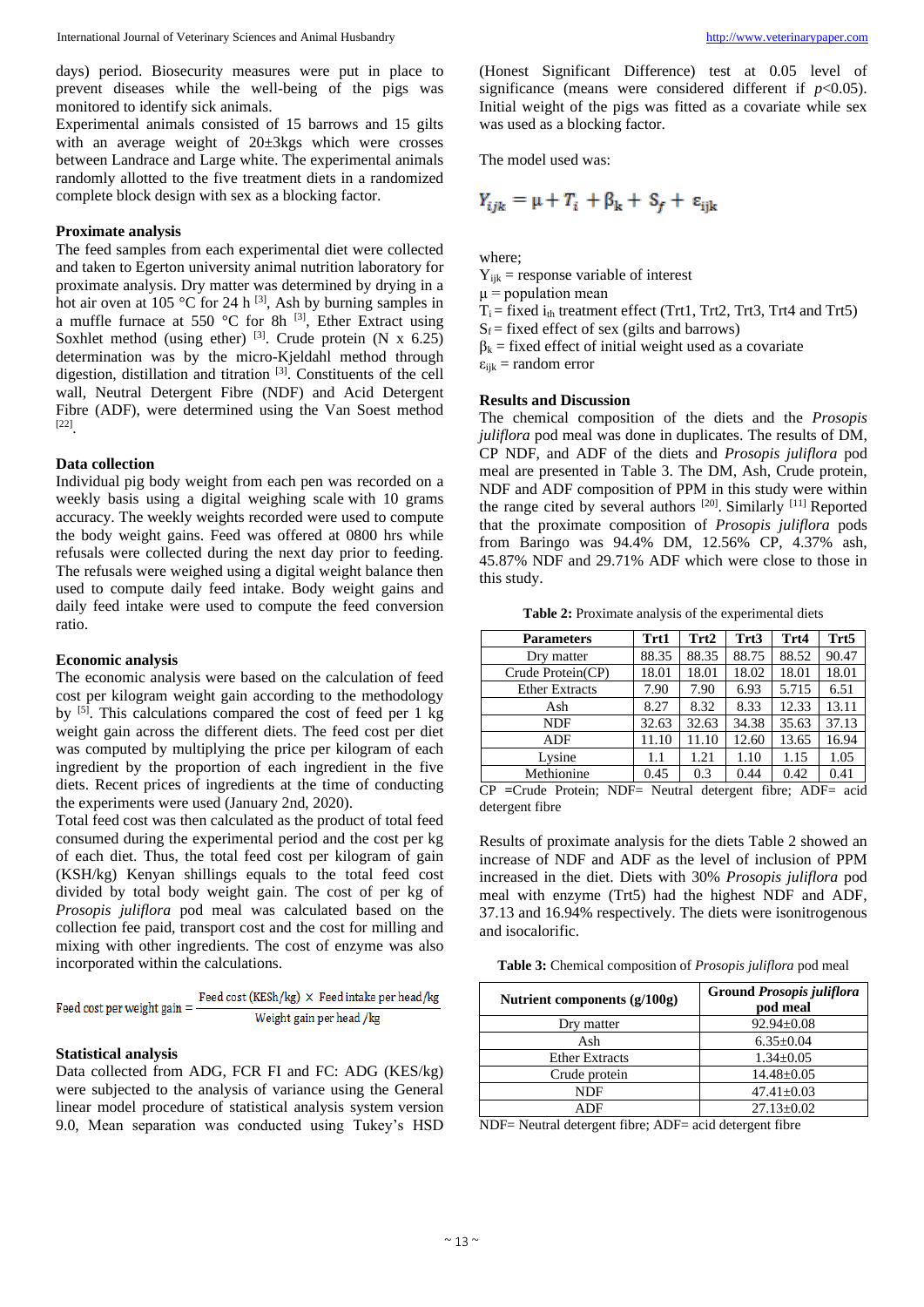| <b>Item</b>        |                            |                      | P value                   |                          |                                                  |                |      |
|--------------------|----------------------------|----------------------|---------------------------|--------------------------|--------------------------------------------------|----------------|------|
|                    | Trt1                       | Trt2                 | Trt3                      | Trt4                     | Trt5                                             | <b>Diet</b>    | Sex  |
| ADG.               | $0.63 \pm 0.05^{\text{a}}$ | $0.52^{ab} \pm 0.07$ | $0.52^\text{ab} \pm 0.06$ | $0.44^b \pm 0.04$        | $0.42^b \pm 0.05$                                | $< 0001$ 0.55  |      |
| <b>FCR</b>         | $2.70^a \pm 0.19$          | $2.83^a \pm 0.14$    | $3.06^a \pm 0.32$         | $3.28^a \pm 0.32$        | $3.38^b \pm 0.33$                                | 0.037          | 0.77 |
| FI                 | $1.46^a \pm 0.05$          | $1.44^a \pm 0.05$    | $1.48^a \pm 0.06$         | $1.33^{ab} \pm 0.08$     | $1.27^b \pm 0.04$                                | $< 0.001$ 0.01 |      |
| IW                 | $22.72 \pm 0.58$           | $21.59 \pm 0.89$     | $22.29 \pm 0.07$          | $22.41 \pm 0.80$         | $21.69 \pm 0.25$                                 | $0.525$ $0.12$ |      |
| <b>FW</b>          | $40.95^a \pm 0.95$         | $37.37^b \pm 0.23$   | $37.58^b \pm 0.42$        | $35.65^{\circ} \pm 0.05$ | $34.47^{\circ}$ ± 0.68                           | 0.002          | 0.02 |
| FC:ADG             | $111.1^a \pm 0.02$         | $140.80^{b} \pm 2.0$ | $137.98^{\rm b}$ ±7.80    | $132.20^b \pm 3.6$       | $124.54^{\circ}$ = 0.8 $\mid$ 0.0352 $\mid$ 0.52 |                |      |
| Cost/kg feed (KES) | 42.5                       | 42                   | 41.8                      | 40.4                     | 39.9                                             |                |      |

**Table 4:** Economics of production of grower pigs fed enzyme treated prosopis pod meal

Means within a row with the different superscript letters are statistically different ( $p<0.05$ ). Trt1 = 0% PPM and 0.035% enzyme per kg of diet;  $Trt2 = 0%$  PPM and 0% enzyme per kg of diet; Trt $3 = 10\%$  PPM and 0.035% enzyme per kg of diet, Trt4 =  $20\%$  PPM and 0.035% enzyme per kg of diet, Trt5= 30% PPM and 0.035% enzyme per kg of diet; ADG =Average daily gain (kg/day); FI=feed intake (kg); FCR feed conversion ratio, IW=initial weight (kg), FW= final weight (kg), FC:ADG= Feed cost per kilogram gain of the diets(KES/KG), KES: Kenyan shilling,  $\pm$  represent standard error of mean

## **Production performance of grower pigs**

There was an increase of FI when pigs were offered a diet containing 10% of PPM compared to the control. This could have been attributed to pigs consuming more feeds to compensate for lower digestible energy associated with increasing PPM level in the diet. However, as the levels of PPM increased in the diet, the FI decreased probably due to higher amount of fibre components. These results corroborates with  $[23]$  who reported a reduction in the feed intake when growing to finisher pigs were offered diets containing palm kernel meal rich in ADF and NDF.

From this study, *Prosopis juliflora* pod meal contains high ADF and NDF which may contribute to the bulkiness of the feed associated with increased feed bulk density. The high

content of insoluble fibre also has a high water holding capacity properties; this combined with the bulkiness could have led to increased gut fill, resulting to depressed feed intake. In addition, *Prosopis juliflora* pod meal has been reported to contain some antinutritive factors that may have affected the FI. Tannins have been observed to affect feed intake in diets with levels greater than 10% inclusion in broilers, due to the increased bitterness associated with tannins [18] .

Results from the average daily gain (ADG) of Trt2 (Control without enzyme) compared to Trt3, Trt4, and Trt5 were not significantly different  $(p>0.05)$  though there was a decrease in the feed intake as the level of PPM increased across the diets. Similarly, <sup>[13]</sup> investigated the use of Natuzyme® multienzyme complex in rice bran diet offered to weaned piglets and concluded that there was an improvement in body weight gain as a result of increased dietary digestible energy and apparent digestibility of nitrogen. This could probably explain why inclusion of *Prosopis juliflora* pod meal up to 30% of the diet had no negative effect on growth rate as the enzyme probably counteracted the effects of increasing fibre in the diets. Feed conversion ratio was observed to increase as the amount of PPM increased in the diet with Trt5 having a significantly (*p*<0.05) lower FCR compared to Tr1, Tr2, Tr3 and Tr4.



**Fig 1:** Feed cost per kilogram gain of the diets in KES/KG. Trt1 = 0% PPM and 0.035% enzyme per kg of diet; Trt2 = 0% PPM and 0% enzyme per kg of diet; Trt3 = 10% PPM and 0.035% enzyme per kg of diet, Trt4 = 20% PPM and 0.035% enzyme per kg of diet, Trt5= 30% PPM and 0.035% enzyme per kg of diet. Error bars indicate ±Standard error.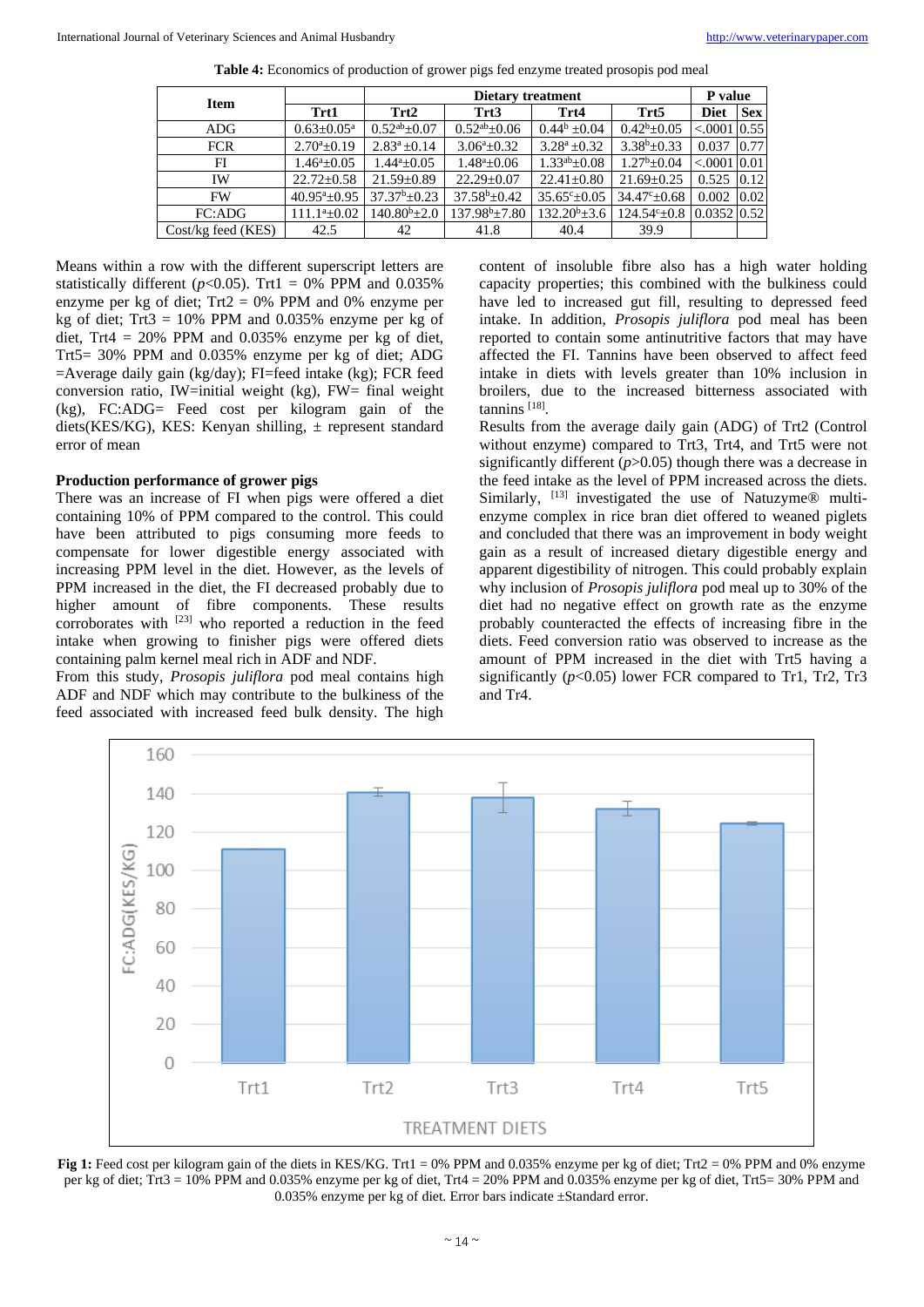## **Economic benefit of including treated prosopis pod meal**

The high cost of feed is as a result of the competition between man and livestock for these feed ingredients <sup>[13]</sup> .Smallholders farmers rearing pigs in tropics are often financially constrained therefore they are unable to access commercial feeds, hence the use of cheaper alternative feed ingredients such as prosopis pod meal seems to be a more attractive option [4] .

The cost of feeding the pigs was lower in Trt5 compared to Trt2, Trt3 and Trt4 at (*p*<0.05) Figure 1. Trt5 had the highest inclusion of *Prosopis juliflora* pod meal; as a consequence, it replaced a considerable amount of wheat bran and maize bran which were considerably expensive. *Prosopis juliflora* pods for the study were obtained at a lower cost relative to other energy or protein ingredients used in this study as only the cost of labour for collection; transport and milling cost were factored in. These results were consistent with the findings of [17] in a feeding trial with lambs using *Prosopis juliflora* pod meal-based diets where the cost of feeding reduced as the level of prosopis pod meal increased in the diet.

However, it best to note that as the distance from the rural areas where *Prosopis juliflora* is obtained increases, the cost of the pods tends to increase. As such, the use of *Prosopis juliflora* might be less interesting in peri-urban areas than in remote countryside farms which are closer to *Prosopis juliflora* pod tree vegetation. The utilization of forages for pig's nutrition was making good economic returns to farmers in rural areas where forages were abundant and closer to the production areas than in peri-urban areas where transport cost made it an uneconomical solution  $[17]$ . The use of enzyme resulted to a low cost per kg when Trt1 compared to Trt2.Enzymes have been shown to improve feed efficiency that inevitably reduces the cost per kilogram gain.

## **Conclusion**

- An increase in treated prosopis pod meal led to a better feed cost per kilogram gain the addition at 30% enzyme treated pod meal was more cost effective
- The addition of enzyme led to a reduced cost per kg gain.

## **Acknowledgement**

Authors wish to thank ManiTese Italian Non-Governmental Organization through the Network for Eco-Farming in Africa (NECOFA) for funding this research and Egerton University Animal Sciences Department for laboratory analyses services. The materials and procedures of this study had been approved by approved by Egerton University Research Ethics Committee with approval No. EUREC/APP/109/2021 and National Commission of Science and Technology of Kenya under the permit No: NACOSTI/P/20/6926.

## **References**

- 1. Al-Khalaifah HS, Shahin SE, Omar AE, Mohammed HA, Mahmoud HI, Ibrahim D. Effects of graded levels of microbial fermented or enzymatically treated dried brewer's grains on growth, digestive and nutrient transporter genes expression and cost effectiveness in broiler chickens. BMC Veterinary Research, 16(1), 1-15.
- 2. Al-Marzooqi W, Al-Kharousi K, Kadim IT, Mahgoub O, Zekri S, Al-Maqbaly R, *et al*. Effects of feeding *Prosopis juliflora juliflora* pods with and without exogenous enzyme on performance, meat quality and health of broiler chickens. International Journal of Poultry Science 2015;14(2):76-88.
- 3. AOAC. Official Methods of Analysis. 18th Edition, Association of Official Analytical Chemists 2006.
- 4. Asindu M, Ouma E, Elepu G, Naziri D. Farmer demand and willingness-to-pay for sweetpotato silage-based diet as pig feed in Uganda. Sustainability 2020;12(16):6452.
- 5. Chia SY, Tanga CM, Osuga IM, Alaru AO, Mwangi DM, Githinji M, *et al*. Meal on Growth Performance, Blood Profiles and Economics of Growing Pigs in Kenya. Animals 2019;9(705):1-19.
- 6. Choge S, Pasiecznik N, Harvey M, Wright J, Awan S, Harris P. *Prosopis juliflora* pods as human food, with special References to Kenya#. Water SA 2009;33(3).
- 7. Choi HB, Jeong JH, Kim DH, Lee Y, Kwon H, Kim YY. Influence of rapeseed meal on growth performance, blood profiles, nutrient digestibility and economic benefit of growing-finishing pigs. Asian-Australasian journal of animal sciences 2015;28(9):1345.
- 8. De Vries S, Pustjens AM, Schols HA, Hendriks WH, Gerrits WJJ. Improving digestive utilization of fibre-rich feedstuffs in pigs and poultry by processing and enzyme technologies: A review. Animal Feed Science and Technology 2012;178(3-4):123-138.
- 9. FAO. Fuelwood/ afforestation and extension in Baringo Phase II, Kenya. Project Finding and recommendations FAO/Government cooperative program FO; GCP/KEN/051/AUL 1992.
- 10. Kagira JM, Maingi N, Kanyari PWN, Githigia SM, Ng'ang'a JC, Gachohi JM. Characteristics of pig trade in low income settings in Busia District, Kenya. Tanzania Veterinary Journal 2010;27(1):27-35.
- 11. Kambashi B, Boudry C, Picron P, Bindelle J. Forage plants as an alternative feed resource for sustainable pig production in the tropics: a review. Animal 2014;8(8):1298-1311.
- 12. Khobondo JO, Kingori AM, Manhique A. Effect of incorporation of ground *Prosopis juliflora juliflora* pods in layer diet on weight gain, egg production, and natural antibody titer in KALRO genetically improved indigenous chicken. Tropical Animal Health and Production 2019;51(8):2213-2218.
- 13. Madubuike FN, Ekenyem BU, Obih TKO. Performance and cost evaluation of substituting rubber seed cake for groundnut cake in diets of growing pigs. Pakistan Journal of Nutrition 2006;5(1):59-61.
- 14. Muthui NJ, Matofari JW, King'ori AM, Hülsebusch CG. Estimation of daily nutrient allowances for pigs fed with alternative feed resources in smallholder enterprises in Kenya. Tropical Animal Health and Production 2019;51(4):799-808.
- 15. Noblet J, Le Goff G. Effect of dietary fibre on the energy value of feeds for pigs. In Animal Feed Science and Technology 2001;90:35-52.
- 16. NRC. Nutrient Requirements of Swine, 11th Edition. National Academy Press, Washington DC, USA 2012.
- 17. Obeidat BS, Abdullah AY, Al-Lataifeh FA. The effect of partial replacement of barley grains by *Prosopis juliflora* juliflora pods on growth performance, nutrient intake, digestibility, and carcass characteristics of Awassi lambs fed finishing diets. Animal Feed Science and Technology 2008;146(1-2):42-54.
- 18. Odero-Waitituh JA, King'ori AM, Guliye AY. Effect of replacing maize with milled mature pods of *Prosopis juliflora juliflora* on performance of finishing broiler chicken. Livestock Research for Rural Development 2016;28(2).